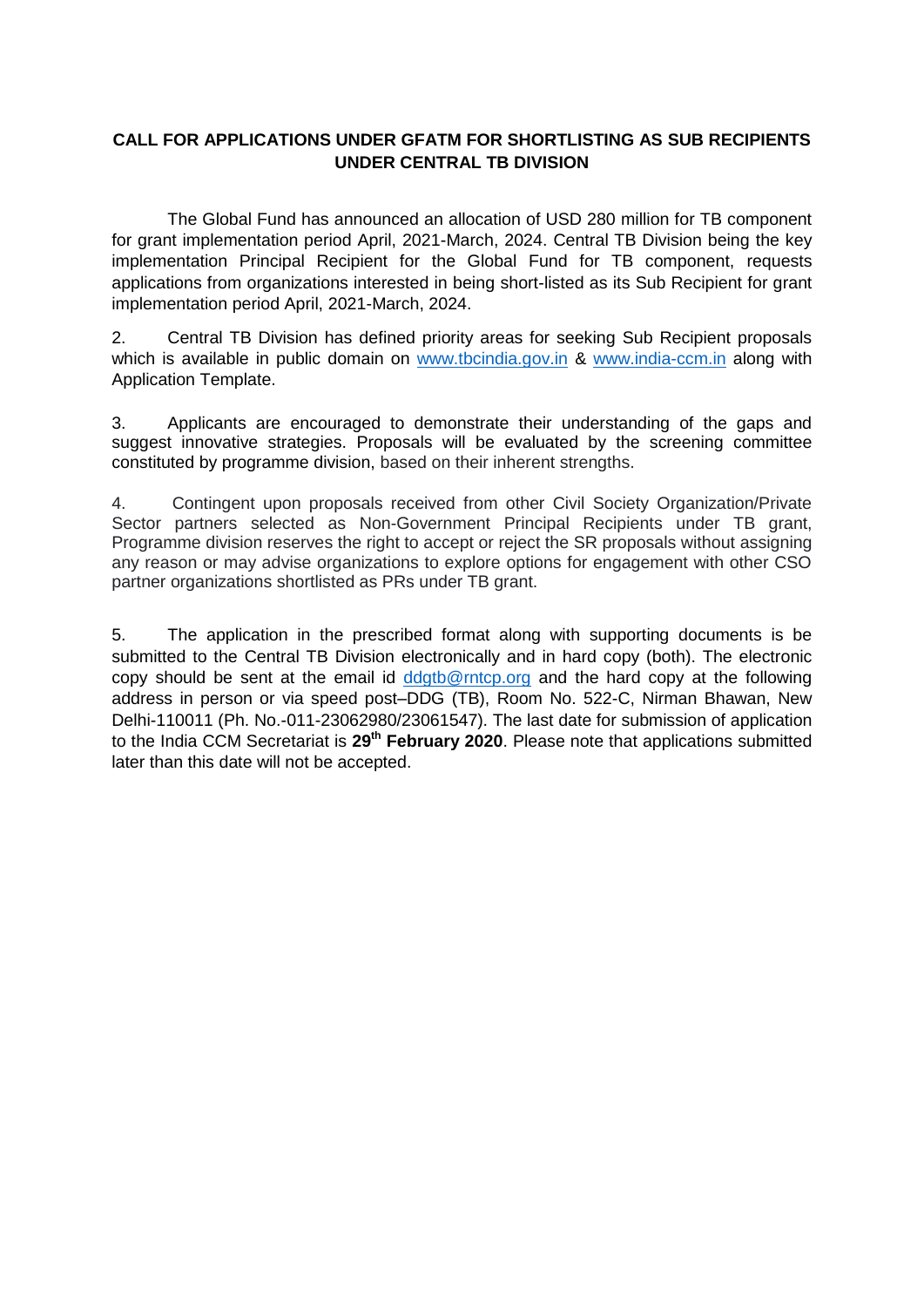# **Priority areas for Sub Recipient Proposals under National TB Elimination Programme (NTEP) for the Global Fund grant for period (2021-24)**

1 **Tuberculosis(TB) Prevention:**India has the highest burden of Latent TB Infection (LTBI) globally and scaling up Latent TB Infection management would be key to hasten the decline in TB incidence from 2.5% at present to 10% required annually for achieving the SDG targets (2030) by the year 2025. In India, 40% of adult population is estimated to be infected with TB (Latent TB) with 10% life-time risk of developing TB. It further increases in presence of Malnutrition, HIV and other risk factors. Specific challenges include contact tracing of all beneficiaries, rolling out new LTBI diagnostics, adoption of shorter treatment regimens, counseling of patients, ensuring treatment initiation, adherence and completion. More research and in country evidence for LTBI is also needed.

2 **Strengthening Surveillance Systems:** India has diverse tuberculosis epidemiology as well as implementation coverage in terms of proportion of patients provided care under the programme. The country doesn't have a robust and comprehensive surveillance system to measure overall estimation of actual burden of tuberculosis in the country, sub-national and district levels on a frequent basis to assess the progress in efforts to eliminate tuberculosis. There is no established sentinel surveillance system under programme.

3 **Institutional Strengthening & Capacity Building:**With expansion and further decentralization of TB program services for rapid decline of incident TB cases, NTEP requires robust capacity building of program officers and staff at each level for understanding changes, rapid adoption and implementation of new policy decision and its monitoring on ground coupled with patient centric care. It demands health system strengthening for capacity building through digital solutions like telemedicine, teleradiology, e- training platform etc. Specialized centers for linkages of complicated DRTB/TB patients for curative and palliative careare also needed.

4 **Digital Interventions:** Despite NTEP having a digital case-based web based surveillance system for identification and monitoring TB patient care cascade, the surveillance is fragmented between NIKSHAY, NIKSHAY Aushadi, Lab as well as logistic management information system. IDSP and other programs are also yet to be lined to digital surveillance system of NTEP requiring excel based transfer of information. There is no provision of LTBI management, Lab surveillance module, schedule H1 drug implementation module, adverse drug reaction module which need to be built for expansion of data collection, analytic based information for action at each level and for policy decision. At present TB patient transfer to other countries, information of test results to TB patients and provider, grievance addressals are being undertaken with time consuming difficult mechanism. Use of Artificial intelligence for prediction of epidemic in specific population and TB hotspot identification, identification of silent zones of TB epidemic, transfer of results of newer tests for epidemiological purpose like pyrosequencing and whole genome sequencing , TB patient prevalence survey are yet to become integral part of single digital platform. Supply chain management and case based surveillance are yet to integrate completely posting challenges in both components. Data from NTEP is not directly linked to monitoring units like NITI Ayog, IDSP, NUHM and other portals of national importance.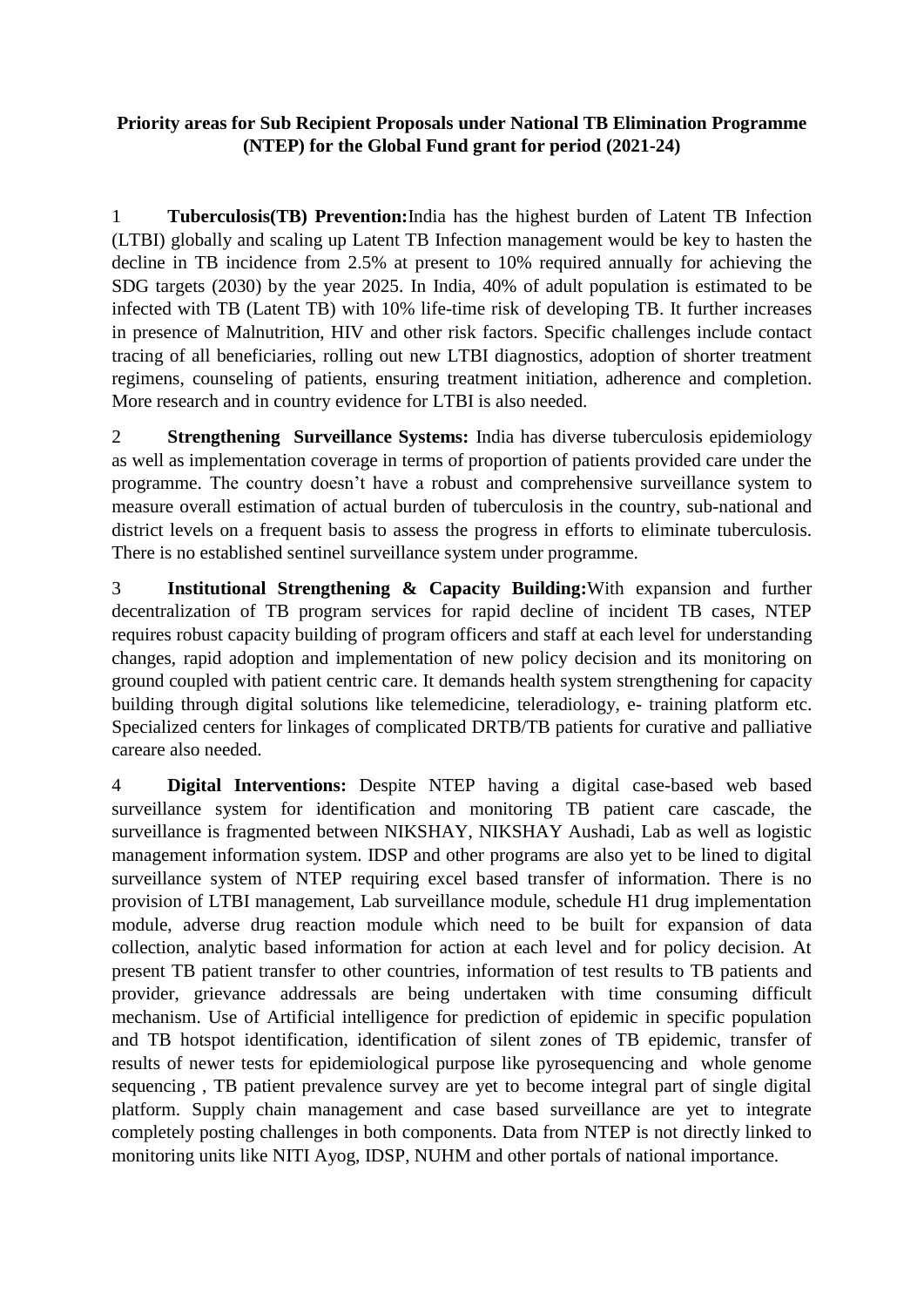5 **Supply Chain Management Strengthening**: Currently, NTEP has reached out to all notified TB patients for provision of free diagnostic and free drugs especially in private sector. Supply chain monitoring poses serious challenges in terms of real time monitoring and review of release, transfer, delivery and receiving of drugs as well as lab consumables. Center, State, district and peripheral public and private health facilities are unable to forecast correct drug requirement based on consumption and the future requirement due to lack of system. There is weakmechanism for 'supply of drugs to private providers and notified private TB patients which can be monitored by private provider or private patients' due to which patient incurs significant out of pocket expenditure. Program faces issues like less utilization of free drugs and diagnostics, drug supplies delay, stock out, expiry and at times non-availability of essential commodities which affect treatment coverage, patient compliance and overall success rates. There is lack of robust supply chain mechanism with the aim of knowing overall consumption, system-enabled forecast of drugs and logistic, prevention of expiry and TB patient as well as provider friendly interface for day to day management of supply chain management till end user.

6 **Innovations in service delivery**: National programme has been successful in achieving major milestones related to TB control. To sustain our achievements and to fast track our efforts to achieve TB elimination targets of 2025, programme needs innovative solutions for underserved Key Affected populations, private sector engagement, DR-TB, TB-Co-morbidities, TB among migrants etc. to boost up overall service delivery under the programme.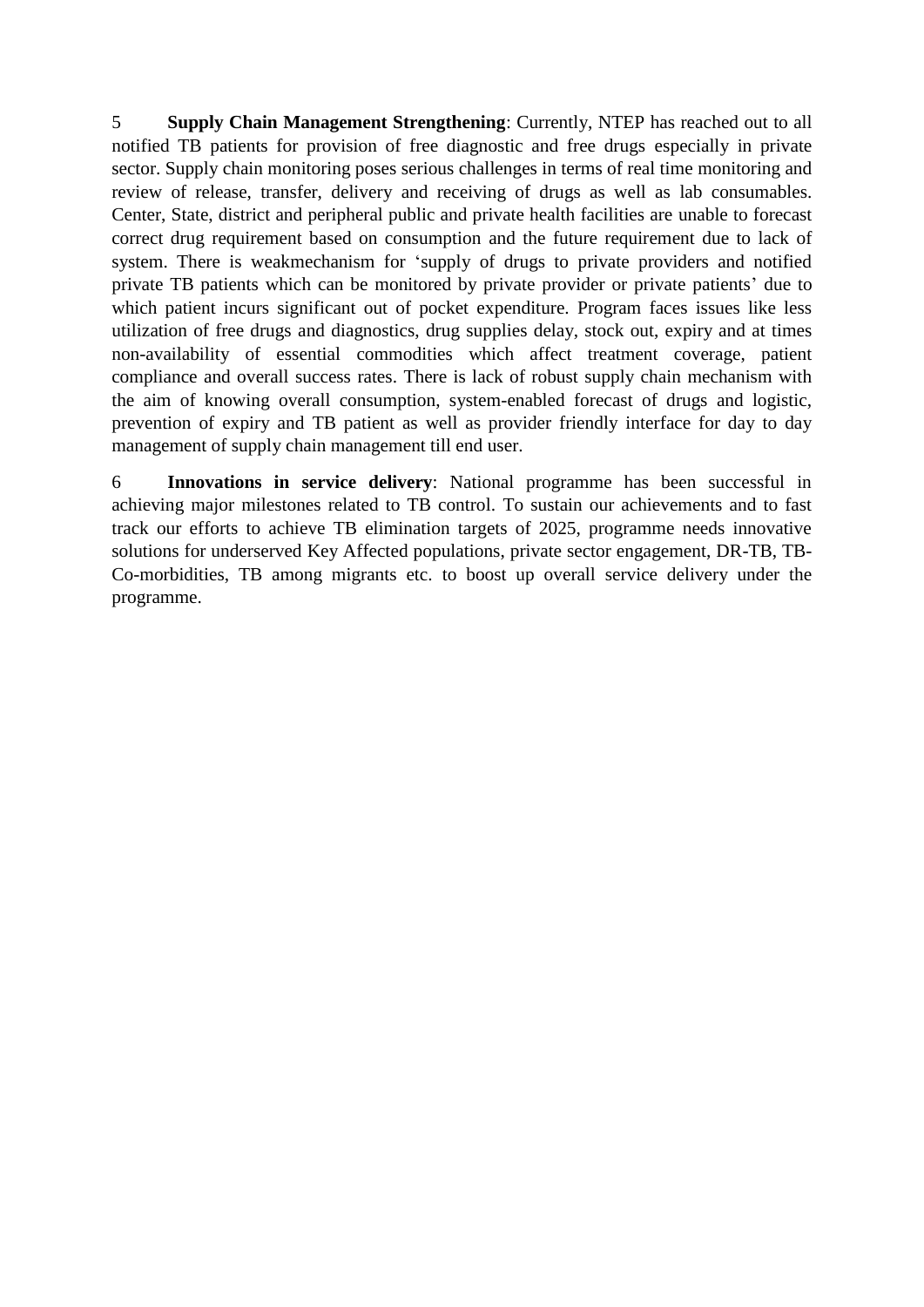# **Expression of Interest**

## **Applications for shortlisting as Sub Recipients for Central TB Division grant under the Global Fund for period 2021-2024**

| Application<br>the<br>under<br>component<br>(Please | тв<br><b>Prevention</b> | Strengthening Institutional<br>Surveillance<br>Systems | Strengthening & Interventions<br>Capacity<br><b>Building</b> | Digital | Supply Chain Innovations<br>Management   in<br>Strengthening delivery | service |
|-----------------------------------------------------|-------------------------|--------------------------------------------------------|--------------------------------------------------------------|---------|-----------------------------------------------------------------------|---------|
| Tick)                                               |                         |                                                        |                                                              |         |                                                                       |         |

## **SECTION 1- BACKGROUND INFORMATION**

| Name of applicant organization                                                                                                   |                                                                                                                              |
|----------------------------------------------------------------------------------------------------------------------------------|------------------------------------------------------------------------------------------------------------------------------|
| Type of Organization/Institution (Govt., NGO,<br>Consortium,<br>Private<br>CBO,<br>Company,<br>Academic, Society, Trust/ Others) |                                                                                                                              |
| indicate<br>If Consortium, please<br>$name(s)$ of<br>organization                                                                |                                                                                                                              |
| Date of<br>with Statutory<br>registration<br>authorities                                                                         |                                                                                                                              |
| Registered under FCRA                                                                                                            | Yes $\Box$<br>No <sub>1</sub><br>$N/A \Box$                                                                                  |
| Registered under NGO-Darpan Portal<br>(Under Niti Aayog)                                                                         | No <sub>1</sub><br>Yes $\Box$<br>If yes, Unique ID No.                                                                       |
| List<br><b>States</b><br>the<br>where<br>your<br>organization/institution is active                                              |                                                                                                                              |
| Turnover of previous three financial years as<br>per certified statements of accounts                                            | 2016-17, 2017-18 & 2018-19                                                                                                   |
| Brief description of maximum three projects<br>undertaken in the past three years                                                |                                                                                                                              |
| Please notify if worked as PR/SR for Global<br>Fund grant earlier                                                                | Yes $\Box$<br>No <sub>1</sub><br>brief<br>description<br>lf<br>the<br>yes,<br>of<br>project<br>and<br>implementation period. |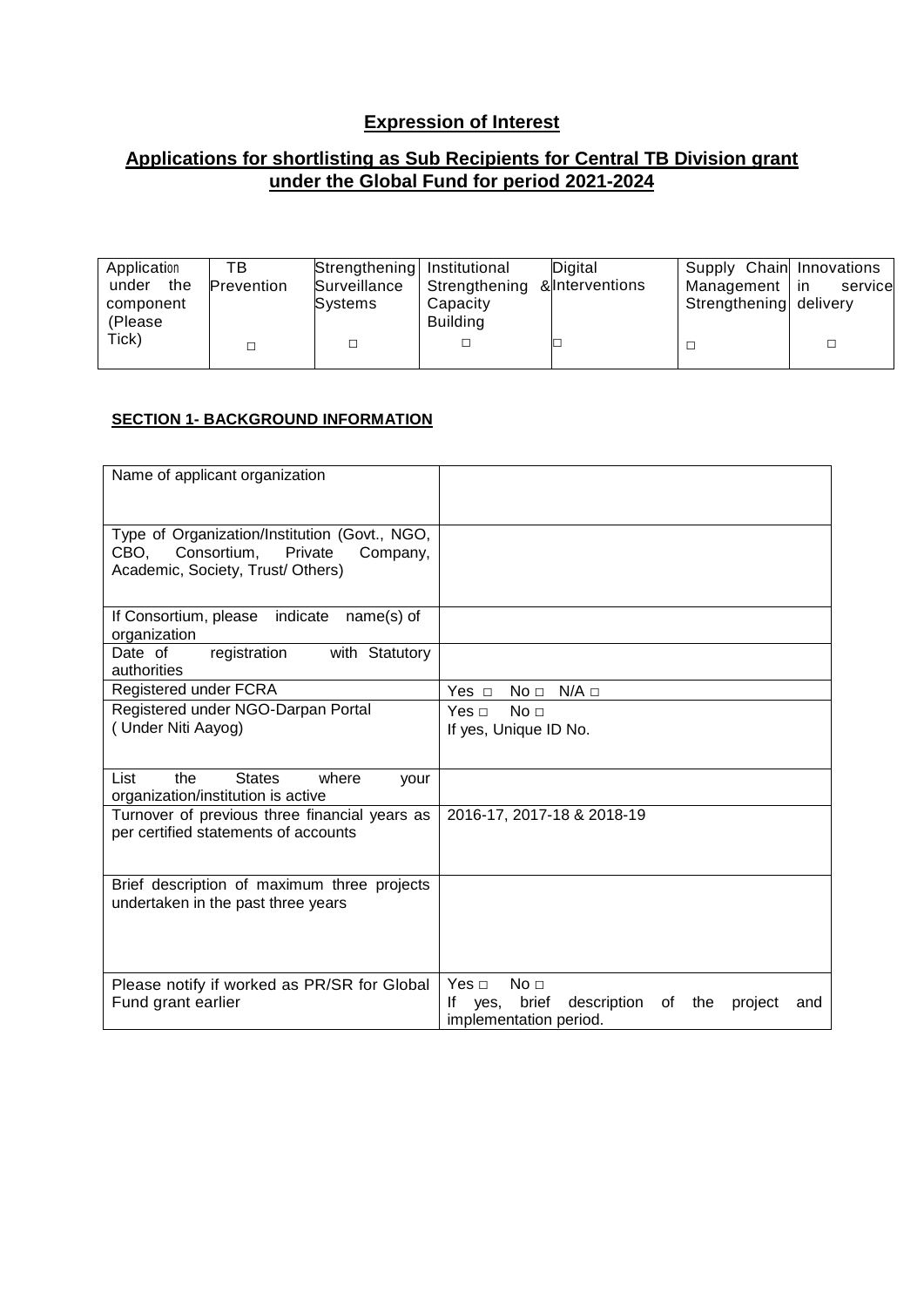| <b>Details of Available Resources</b>                                                                                                                            |                                                                           |                                                                             |                  |  |  |
|------------------------------------------------------------------------------------------------------------------------------------------------------------------|---------------------------------------------------------------------------|-----------------------------------------------------------------------------|------------------|--|--|
| Number and type of trained personnel on regular<br>payroll of organization                                                                                       |                                                                           |                                                                             |                  |  |  |
| Existing offices of the organization in the proposed<br>project area                                                                                             |                                                                           |                                                                             |                  |  |  |
| Give a brief description of the governing<br>structure of the organization (Board of<br>composition,<br><b>Directors</b><br>and<br>Committee<br>etc.)            | Executive                                                                 |                                                                             |                  |  |  |
| Availability of external audits over the last three years $Yes \Box$<br>and date of the last audit                                                               |                                                                           |                                                                             | No <sub>1</sub>  |  |  |
|                                                                                                                                                                  |                                                                           | If yes, date of the last audit<br>Name and address of the Audit<br>Company: |                  |  |  |
| Were there any quality concerns in the last audit report? Yes<br>If yes, list the major financial and managerial audit If yes, please specify.<br>qualifications |                                                                           | No <sub>1</sub><br>$\Box$                                                   |                  |  |  |
| Existing linkages/network with other organizations<br>(mention if they will participate in the delivery of the<br>proposal)                                      |                                                                           |                                                                             |                  |  |  |
|                                                                                                                                                                  | Contact information for the Applicant/Lead organization of the Consortium |                                                                             |                  |  |  |
| Name                                                                                                                                                             | <b>Primary Contact</b>                                                    |                                                                             | SecondaryContact |  |  |
| <b>Title</b>                                                                                                                                                     |                                                                           |                                                                             |                  |  |  |
| <b>Mailing Address</b>                                                                                                                                           |                                                                           |                                                                             |                  |  |  |
| City and Sate                                                                                                                                                    |                                                                           |                                                                             |                  |  |  |
| Telephone                                                                                                                                                        |                                                                           |                                                                             |                  |  |  |
| Mobile                                                                                                                                                           |                                                                           |                                                                             |                  |  |  |
| E- mail address                                                                                                                                                  |                                                                           |                                                                             |                  |  |  |
| Organization website                                                                                                                                             |                                                                           |                                                                             |                  |  |  |

If Consortium, please give details of all the organization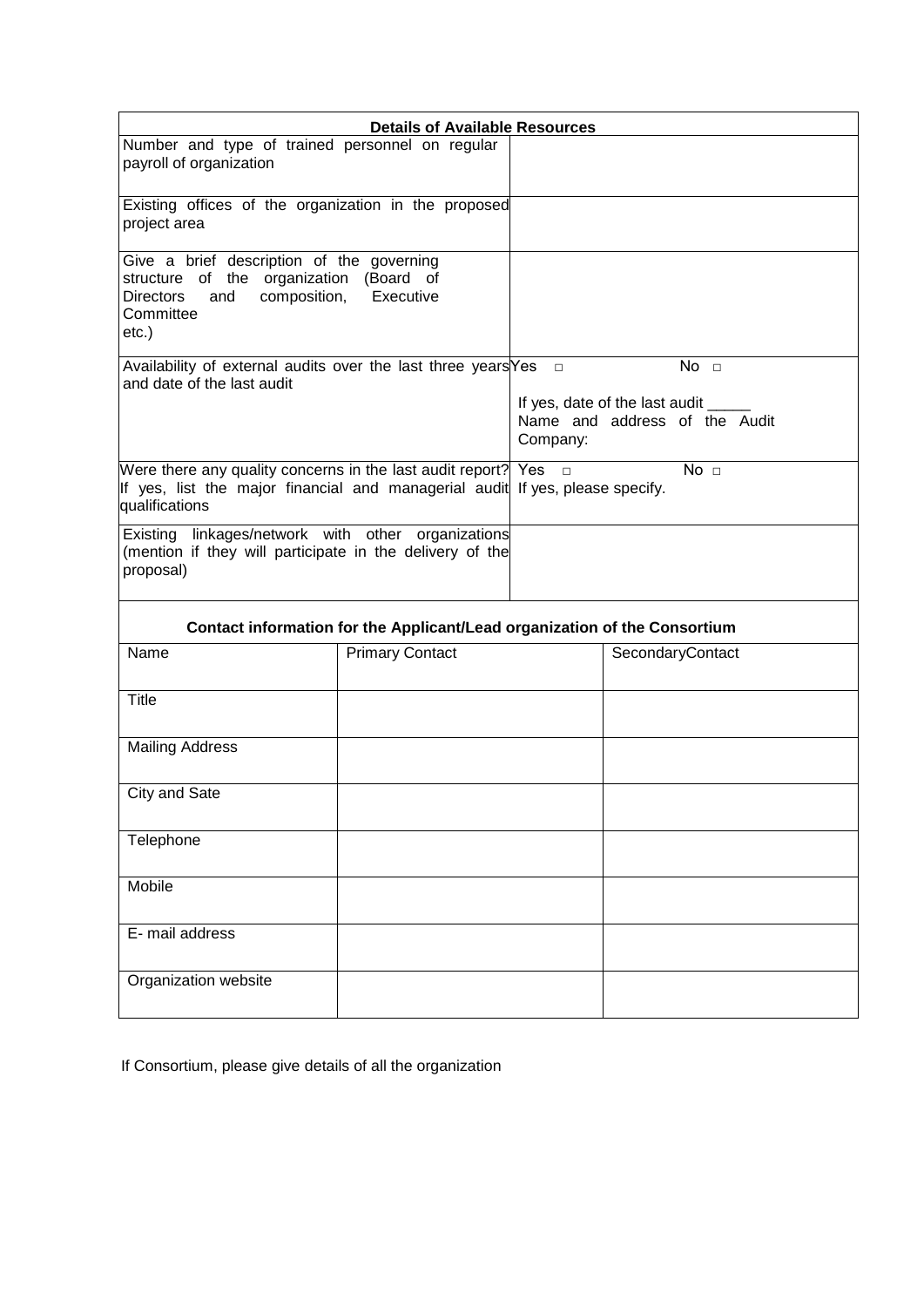| Contact information for the other member organizations of the Consortium |                 |  |  |  |
|--------------------------------------------------------------------------|-----------------|--|--|--|
| <b>Organization-1</b>                                                    |                 |  |  |  |
| Name of the<br>Organization                                              | Mailing address |  |  |  |
| Contact<br>Person                                                        | City and State  |  |  |  |
| Title                                                                    | Telephone       |  |  |  |
| Mobile                                                                   | Fax             |  |  |  |
| Organization<br>Website                                                  | E-mail address  |  |  |  |

| <b>Organization-2</b>       |  |                 |  |  |
|-----------------------------|--|-----------------|--|--|
| Name of the<br>Organization |  | Mailing address |  |  |
| Contact<br>Person           |  | City and State  |  |  |
| <b>Title</b>                |  | Telephone       |  |  |
| Mobile                      |  | Fax             |  |  |
| Organization<br>Website     |  | E-mail address  |  |  |

**Note: Please add more columns/tables, if required.**

## **SECTION 2- PROJECT DETAILS**

This should not be more than10pages. Please use Arial font size -10

| <b>Proposed title of intervention/Project</b> |  |
|-----------------------------------------------|--|
| Geographic area covered by the proposal       |  |

**2.1 Background** (Clearly indicate current situation, the gaps, weaknesses and inequalities, and the present efforts to meet these gaps, weaknesses and inequalities not more than 10-12 lines)

**2.2 Objective** (Statetheobjectivesandpurposeoftheproposal not more than 7-8 lines)

**2.3 Target Population (**Describethetarget population for your proposal not more than 5 lines)

**2.4 Methodology** (Please describe the specific activities required to achieve the objectives. Briefly describe coordination mechanisms or among implements- not more than two pages)

**2.5 Monitoring and Evaluation Framework** (Briefly outline how you propose to monitor and evaluate –not more than ½ page).

**2.6 Self-assessment of the applicant organization** 

**(**Please indicate the strengths including managerial skills, MIS system and the system of internal controls of the organization that makes it best suited to implement the project in not more than 8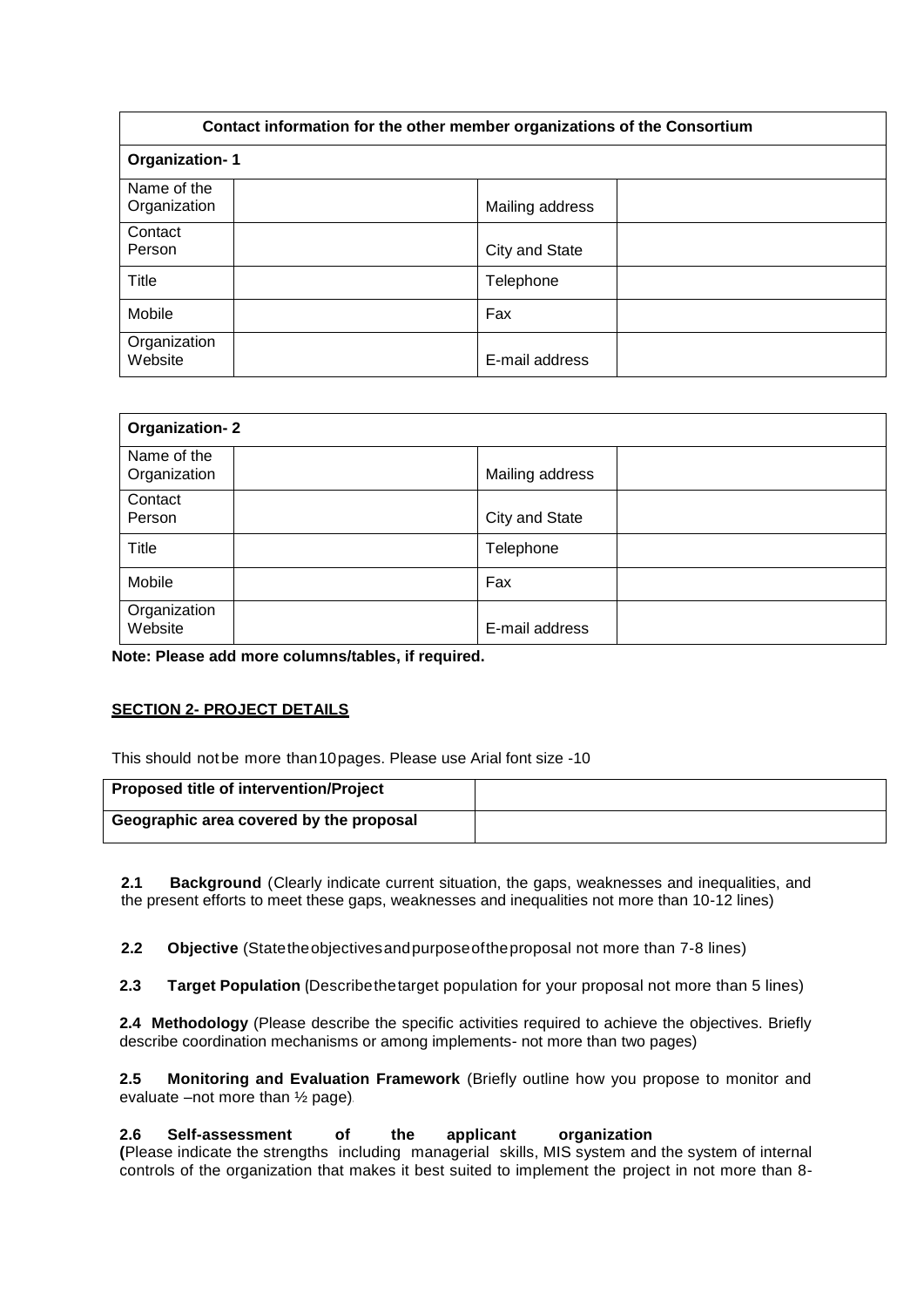10 lines**)**

- **2.7 Equitable Access**(Describe how principle of equity will be ensured in your proposal specially gender equity, support to marginalized populations and key affected populations etc.in not more than 8-10 lines)
- **2.8 Linkages to Grants from the Global Fund and Other Donors (**Please explain how this project is linked to other funding you are currently receiving from the Global Fund or other donors if applicable. Also indicate if you are implementing Targeted Interventions or other Government programmes in not more than 5 lines)
- **2.9 Sustainability** ( Indicate how the services outlined in your proposed project could be sustainable at the end of the proposal period in not more than 8-10 lines).

**2.10 Risks and its management including Financial Risk Management** (Briefly outline the major internal and external risks and how you propose to reduce or avoid such risks in not more than 8-10 lines).

## **SECTION 3- PROJECT BUDGET: (Detailed Budget Attached as Annexure 2)**

**3.1 Budget Break down by Source** (This table is intended to clarify part of the budget you already have (Provided by the organization), the part of the budget financed by other donors (Provided from other sources) and part of the budget from Global Fund (Requested from the Global Fund)

| <b>Source</b>                                           | Year $(1)$ | Year $(2)$ | Year $(3)$ | Total |
|---------------------------------------------------------|------------|------------|------------|-------|
| Provided by the<br>organization                         |            |            |            |       |
| Provided from other<br>sources (indicate the<br>source) |            |            |            |       |
| Requested from the<br>Global Fund                       |            |            |            |       |
| <b>Total Budget</b>                                     |            |            |            |       |

## **Table 3.1 Budget by Source (In USD)**

*(\*Conversion rate of 1 USD to INR = 70 INR may be used. Please note that conversion rate for final funding application submission to the Global Fund will be as per their guidelines)*

**3.2 Budget Breakdown by Cost Category** (Total budget of Table 3.2 should equal the total budget shown in Table 3.1)

#### **Table 3.2 Budget by cost category**

| <b>Source</b>               | Year (<br>(1) | Year $(2)$ | Year (3) | Total |
|-----------------------------|---------------|------------|----------|-------|
| Human Resources             |               |            |          |       |
| <b>Technical Assistance</b> |               |            |          |       |
| Training                    |               |            |          |       |